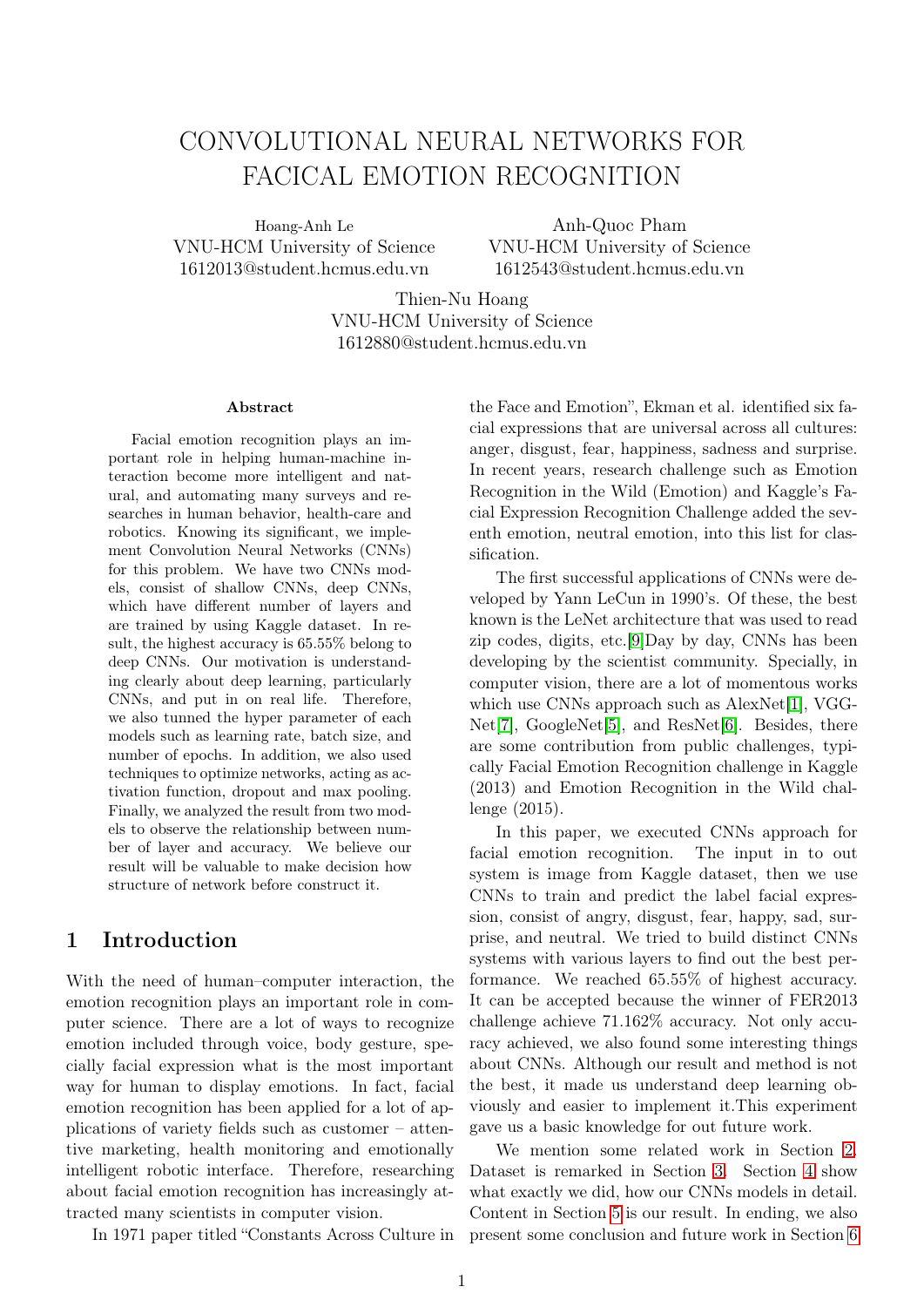### <span id="page-1-0"></span>2 Related Work

From 2000 to 2018, many researchers have developed the facial emotion recognition systems. There have been a lot of approaches to solve this problem, from traditional approaches using handcrafted features to deep-learning-based approaches. [\[8\]](#page-3-6) However, CNNs method was used for most of public challenge and resulted high accuracy. In fact, in FER2013 challenge, the winner, Yichuan Tang, used an ensemble of CNNs trained to minimize the squared hinge loss, and achieved 71.162% accuracy on test set. [\[2\]](#page-3-7).

In more recent work, Bo-Kyeong Kim et al won the third Emotion Recognition in the Wild (EmotiW2015) challenge with test accuracy of 61.6%. They used a large committee of CNNs with two strategies: varying network architecture (e.g. input preprocessing and receptive field size) in order to obtain more diverse models, and constructing a hierarchical architecture of the committee with exponentially-weighted decision fusion in order to form a better committee. [\[3\]](#page-3-8)



<span id="page-1-3"></span>Figure 1: Example of seven emotions in FER2013 dataset: (0) angry, (1) disgusted, (2) fearful, (3) happy,  $(4)$  sad,  $(5)$  surprised,  $(6)$  neutral



<span id="page-1-4"></span>Figure 2: Overview FER2013 data

### <span id="page-1-1"></span>3 Dataset

We trained and tested our model on Kaggle dataset from Facial Expression Recognition Challenge, which consists of 48x48 pixel grayscale images of faces. The faces have been automatically registered so that the face is more or less centered and occupies about the same amount of space in each image. We use training set of 28,709 example, validation test set of 3,589 examples, and test set of another 3,589 examples. [\[4\]](#page-3-9) In Figure [1,](#page-1-3) we show seven emotional images included: angry, disgust, fear, happy, sad, surprised, neutral. Although all images are preprocessing, we can see that there are various individuals across the entire spectrum of: ethnicity, race, gender and race, with all these images being taken at various angles. The plot in Figure [2](#page-1-4) show the number images of each emotion. Absolutely, disgust is the smallest data (436 images). We predict it will affect to result of experi-

## <span id="page-1-2"></span>4 Method

ment.

#### 4.1 Overview

We use Convolution Neural Networks (CNNs) to recognize seven facial emotion expression. In CNNs approach, the input image is convolved through a filter collection in the convolution layers to produce a feature map. Each feature map is then combined to fully connected network, and the face expression is recognized as belonging to a particular class-based the output of softmax algorithm. There are two main reasons why we chose CNNs approach:

- CNNs is the most popular network model among the several deep-learning model available. Understanding CNNs helps us develop researching deep-learning career in the future. [\[8\]](#page-3-6)
- Using deep-learning for facial emotion recognition highly reduce the dependence on facephysics-based model and other pre-processing techniques by enabling "end-to-end" learning to occur in the pipeline directly from the input images. [\[8\]](#page-3-6)

To reach the motivation of this paper, we implement two classifiers from scratch: (1) shallow CNN with 2 layers, (2) deep CNN with 4 layers. For each of these model, we tunned parameters including learning rate, regularization, and dropout. We also tried using batch normalization and fractional pooling for optimizing time training.

According to the results of three models, we compare these with loss and accuracy to understand exactly how CNNs works.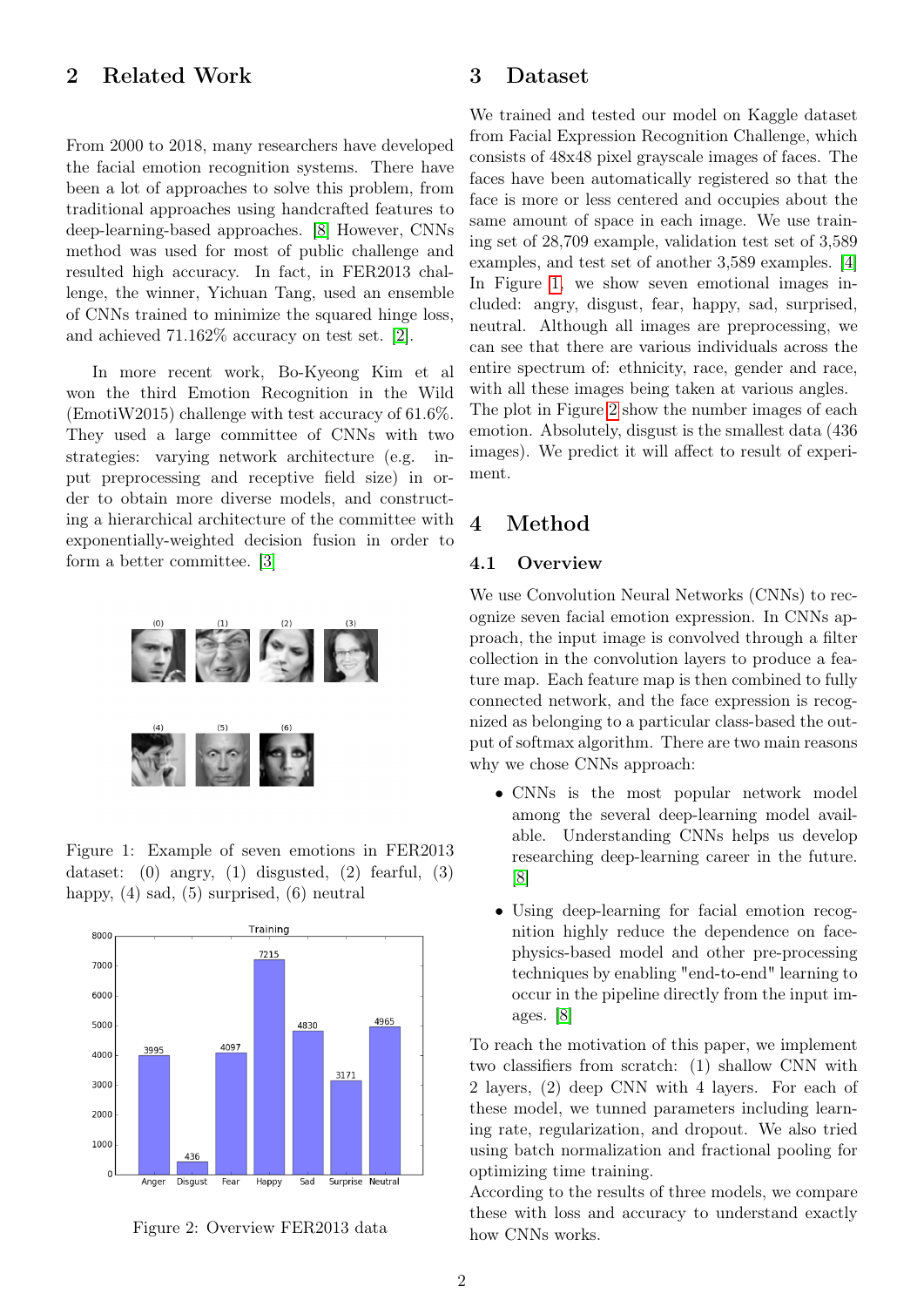#### 4.2 Shallow CNN

This network has two convolution layers and one fully connected (FC) layer. In the first convolutional layer, we had 64 filters with kernel size is 3x3, border mode is 'same' and value of input shape is (48,48,1) since input image is 48 x 48 pixels grayscale. The second convolutional is a bit different from first one. In this layer, we have 128 5x5 filters. These convolutional layers also along with batch normalization, max-pooling layer and dropout. Pooling setup is 2x2 with a stride of 2 to reduce the size of the receptive field and avoid overfitting. In dropout layer, a fraction of 0.25 is used.

After 2 convolutional layers, network is added a FC layer after being flattened. FC layer has a hidden layer with 256 neurons and loss function is binary cross entropy (softmax).

Also in all the layers, Rectified Linear Unit (ReLU) is used as the activation function to model non-linearity. ReLU is simply and make high performance.



Figure 3: Architecture of Shallow CNN

#### 4.3 Deep CNN

To observe the effect of adding convolutional layers and FC layers to the network, we build a deep CNN with 4 convolutional layers and 2 FC layers. The first and second convolutional layers and the first FC layer in this network is the same with layers in Shallow CNN. The third and fourth convolutional layer is the same, they have 512 3x3 filters, along with Batch-Normalization, Max-pooling layer, Dropout layer and ReLU as activation function. The hidden layer in the second FC layer has more neuron than first FC layer, 512 neuron.



Figure 4: Architecture of Deep CNN

### <span id="page-2-0"></span>5 Result

In order to compare the results of shallow and deep networks, we computed the confusion matrices for the these models, shown in Figure [5](#page-2-1) and Figure [6.](#page-2-2)



<span id="page-2-1"></span>Figure 5: Confusion Matrix of Shallow CNN



<span id="page-2-2"></span>Figure 6: Confusion Matrix of Deep CNN

We can see through the figures that the deep network has a more accurate result than the shallow network's, as most of the cells in the primary diagonal (number of correct recognitions) have higher values , and most of the cells not in the primary diagonal (number of incorrect recognitions) have lower values. Moreover, we can also know which labels are easily to be incorrect recognized, and be confused with other labels. For example, in the shallow network, the Anger, Fear and Neutral often be recognized as label Sad. The label Disgust have a small amount of data, so the accuracy is quite low and not stable.

In addition, we computed the table of accuracy (the percentage of correctly recognitions case of each label).

Table 1: Recognition Accuracy of each Label

| Label    | <b>Shallow Network</b> | Deep Network |
|----------|------------------------|--------------|
| Anger    | 40.70%                 | 51.24%       |
| Disgust  | 37.5%                  | 57.14%       |
| Fear     | 28.49%                 | 47.41%       |
| Happy    | 77.71%                 | 86.63%       |
| Sad      | 63.61%                 | 54.92%       |
| Surprise | 67.87%                 | 76.7%        |
| Neutral  | 48.46%                 | 62.45%       |
| Overral  | 56.31%                 | 65.55%       |